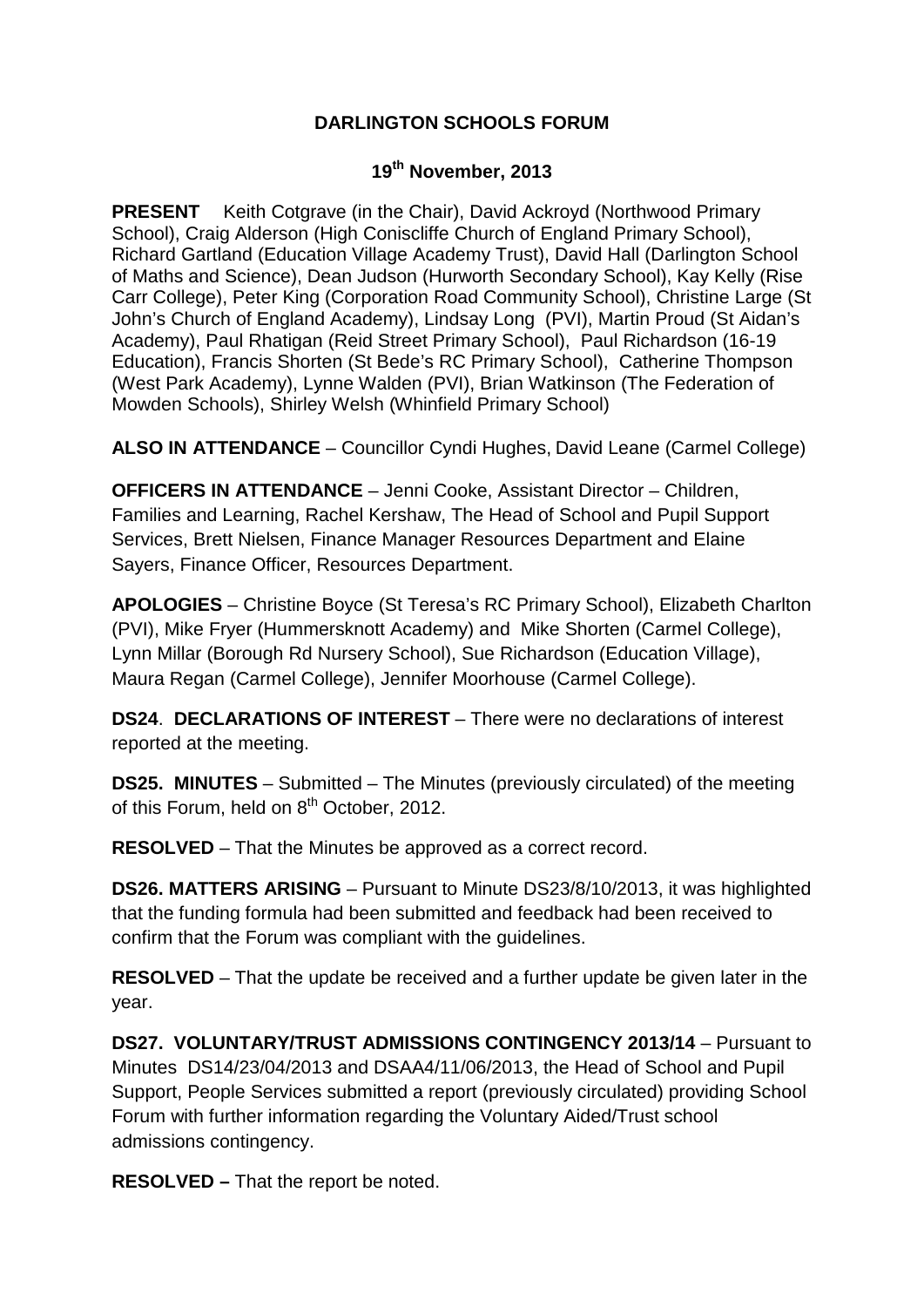## **DS28. FUNDING TO SUPPORT THE ADMISSION OF VULNERABLE PUPILS IN**

**PRIMARY SCHOOLS** – The Head of School and Pupil Support, People Services submitted a report (previously circulated) requesting that School Forum support the Local Area Primary Panel's (LAP Panels) to draw down funding from the High Needs element of the Dedicated Schools Grant (DSG) to support the admission of vulnerable pupils as part of the Fair Access Protocol.

Apologies were given for the late submission of the report and it was requested that members look over the report and that it be resubmitted at the next meeting of School Forum for consideration.

**RESOLVED** – That the report be resubmitted to School Forum on 14<sup>th</sup> January, 2014.

**DS29. BUDGET UPDATE 2013/14** – The Finance Manager, Resources Group submitted a report (previously circulated), updating the Schools Forum on the use of the Dedicated Schools Grant (DSG) budget in 2013/14.

The Finance Manger reported that the projected year end position with regard to the DSG budget would be an underspend of £1,256,000. The Finance Manager noted that the projected underspend did not include 2 year old nursery funding. This was because it was proposed that underspend in this area would be converted into capital resources to allow capacity to be increased in line with the growth in the required number of 2 year old places. A submission would be made to the EFA following this meeting to request this conversion of revenue funding into capital resources. Discussion ensued on; how the underspend came about and how the underspend would affect the next years' budget.

**RESOLVED** – That the report be noted.

**DS30. BUDGET SETTINGS 2014/15** – The Finance Manager, Resources Group submitted a report (previously circulated), requesting that consideration be given to the use of the Dedicated Schools Grant (DSG) in 2014/15.

The Finance Manager reported that although no budget allocations had been received, it was important the Forum begin the process to agree the 2014/15 budget. The estimate provided was based on the current years DSG allocation, with adjustments made to account for any resources carried forward from 2012/13 and one off funding received from Education Funding Authority (EFA) for 2013/14. It was also highlighted to members that although the initial draft budget was showing a deficit in funding, it was expected that additional funds would be received through the funding allocations to offset the shortfall.

Discussion ensued on the potential budget allocations of the services provided, how the Forum could scrutinise these services and amend the funding if necessary.

**RESOLVED** – (a) That the report be noted.